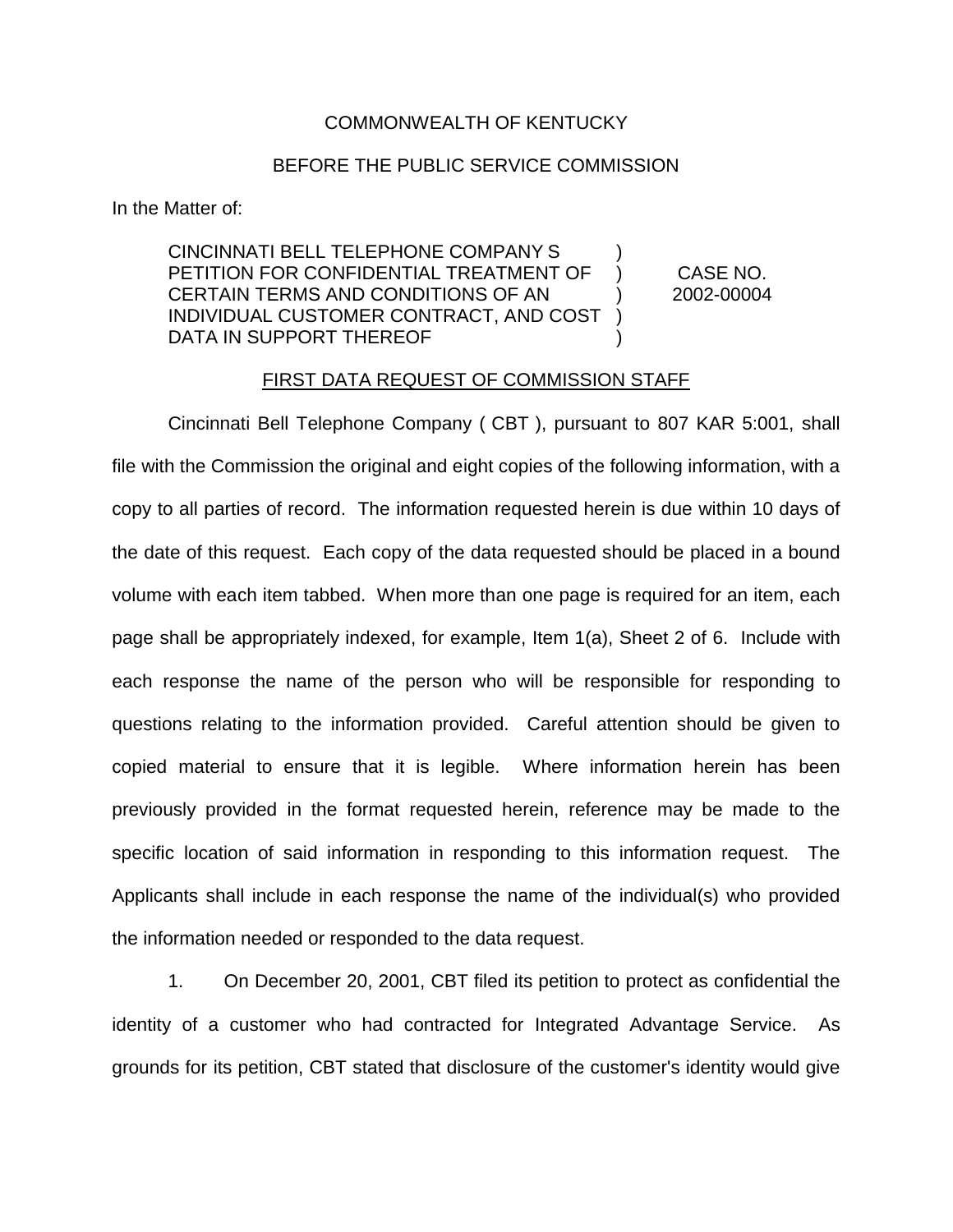CBT's competitors an unfair advantage by providing them with customer-specific information that could be used to CBT's detriment. With respect to the service to be provided under the contract:

a. Describe CBT's Integrated Advantage Service.

b. List the types of customers to whom CBT markets the service.

c. Describe, for each type of customer marketed, what CBT foresees the intended use of the service to be.

2. Identify by name each CBT competitor capable of providing a competing service, and with respect to each competitor:

a. Describe the nature of the competitor's business.

b. Describe the service that the competitor provides, or is capable of providing, that would compete with CBT's Integrated Advantage Service.

c. Explain how the competitor's service would compete with CBT's Integrated Advantage Service.

3. Has CBT conducted any studies, or made any estimates, of the size of the market for Integrated Advantage Service in the market area that CBT and its competitors identified in its response to Item 2 serve?

4. If the answer to Item 3 is affirmative, what percentage of the market for Integrated Advantage Service is currently being served by CBT and what percentage of the market is currently being served by the competitors identified in its response to Item 2?

-2-